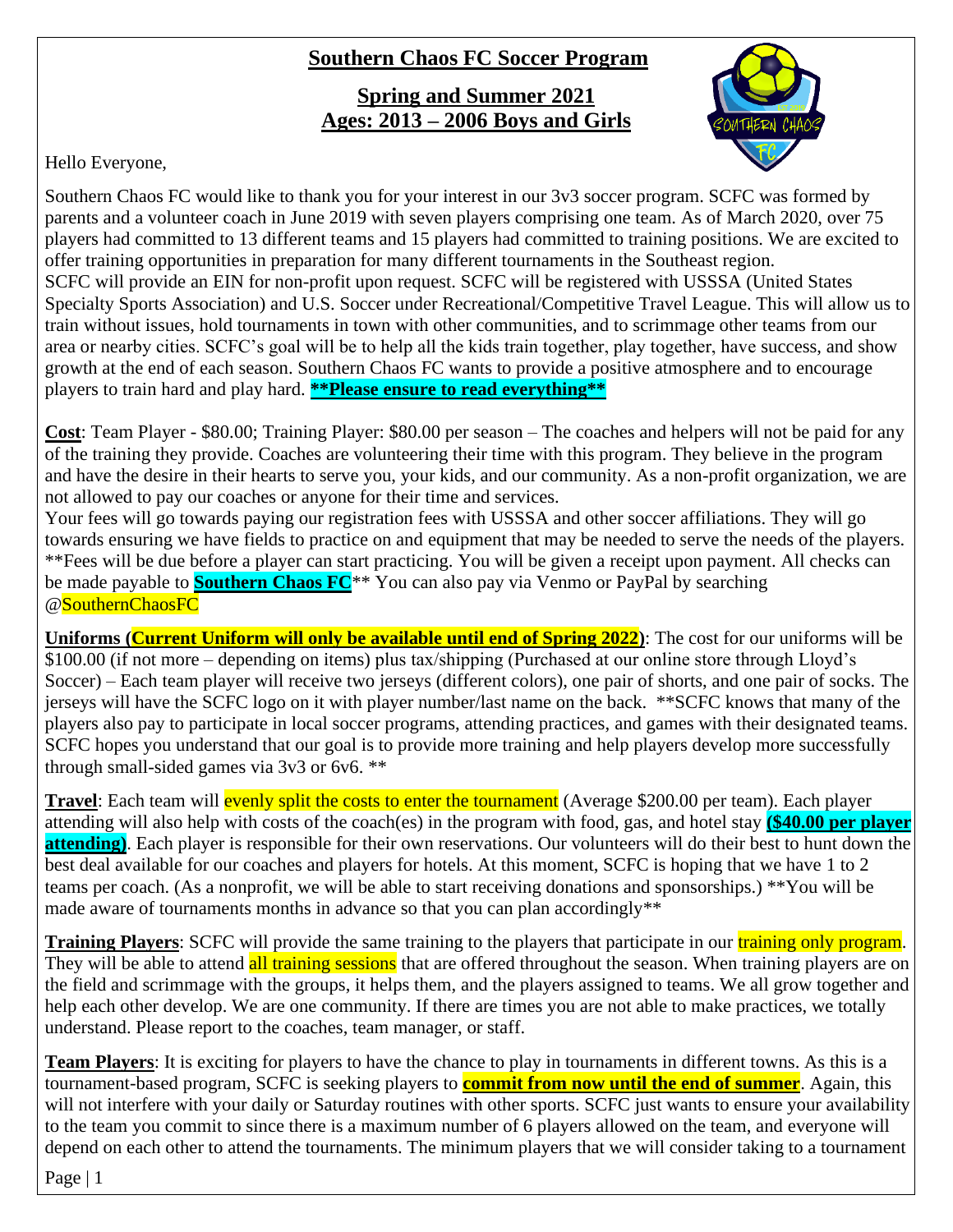will be **four** players. We will not be able to take the team with less than four players. In the summer, it will be hard to do other activities. Please take this into consideration with other sports or travel programs (Side Note: if there is a team that would like to attend a different tournament or additional tournaments that our program might not be participating in as a WHOLE – you would be able to do so, if everyone on your team agrees on attending said tournament. \*\***New Players to Soccer** – We recommend doing our training program first before committing to a team\*\*

**Player Expectations**: Once a team is formed, SCFC will provide all the parents each other's information so that you can have your text group or email group to communicate with one another. We hope to have each Team Player at practices. That way, each kid will learn to adapt, play, and trust one another during our soccer training and matches. We hope that each player will motivate one another. SCFC will continually stress the importance of being a team. This goes for both Team and Training players in the program. \*\*Travel Soccer Parents and School Soccer Players – please ensure to provide us with a copy of your schedule so that we do our best to work around them. \*\*

**Southern Chaos FC Player Code of Conduct**: 1. Treats opponents, teammates, coaches, and referees with respect. 2. Plays hard, but within the rules of the game of soccer. 3. Demonstrates self-control. 4. Respects the officials and accepts their decisions without gesture or argument. 5. **Wins without boasting**; loses without excuses and never quits. 6. Abides by team and program rules and policies including arriving at practices and games punctually. 7. Remembers that it is a privilege to represent the Southern Chaos FC Soccer Program. \*\*Remember, we win as a team and we lose as a team. Not one kid is held responsible for the outcomes on the field. We are one team, one community, let us support one another<sup>\*\*</sup>

**Southern Chaos FC Parent/Spectator Code of Conduct**: 1. Treats players, coaches, referees, and other parents and spectators with respect. 2. Views games from areas directed by coaches and/or referees. 3. **Does not use offensive language or display unruly behavior**. 4. Does not smoke or consume alcoholic beverages or drugs during a game or practice when players are present. 5. Parents shall immediately inform coaches about medical conditions that affect the player. 6. Parents shall endeavor to have their children abide by the Player Code of Conduct (Provided to You Once You Have Signed Up for Our Program).

**Behavior**: Each player, and his/her parents, shall represent Southern Chaos FC appropriately by demonstrating good sportsmanship, team spirit, self-discipline, and respect for others. Main rule that I have had since day 1… **If there is an issue during training or a tournament, please do not make a scene when everyone is there. Please reach out to SCFC personally and let's discuss the matter with each other or with the staff and parents/players involved. Southern Chaos FC will not tolerate any obscene behaviors by players or their parents**. This is a privilege and not an entitlement to be a part of our group. If you are asked to leave the program, **there will be no refunds or allowed to return**.

**Soccer Seasons**: We will have 3 seasons throughout the year. Fees are due before the start of each season. 1. Fall Season will start after Labor Day in September and finish around December 15<sup>th</sup> of each year.

2. Spring Season will start around end of January or mid-February and end around May 10<sup>th</sup> of each year.

3. Summer Season will start around June 7<sup>th</sup> and run through July 31<sup>st</sup>. \*\*This is our most important season\*\* We will take off the week of  $4<sup>th</sup>$  of July.

**Training**: SCFC will train on **Sundays from 3:00 PM to 4:30 PM** during the regular season in attempts to not interfere with anyone's season or extra curriculars. Once everyone's regular soccer season is over, we will change to 2 practices a week. Southern Chaos FC will be providing all teams with **Twelve (12) training sessions** in the fall season and **Twelve (12) training sessions** in the spring, weather permitting. In the summer, we will be providing **eight to ten (8-10) training sessions** depending on tournaments. \*\*We also ask that parents stay during practices, if possible, to help encourage your child during training\*\*

**Tournaments**: Southern Chaos FC will notify all parents of tournaments soon after they become available online. Many times, it will be at least 2 months in advance. There will be minimal tournaments in the spring due to conflicts with school soccer programs. In the summer we will have at least 3 to 4 tournaments to attend, which may include: Valdosta, GA, Atlanta, GA, Jekyll Island, GA, Ponte Vedra, FL, Panama City Beach, FL, Nationals –